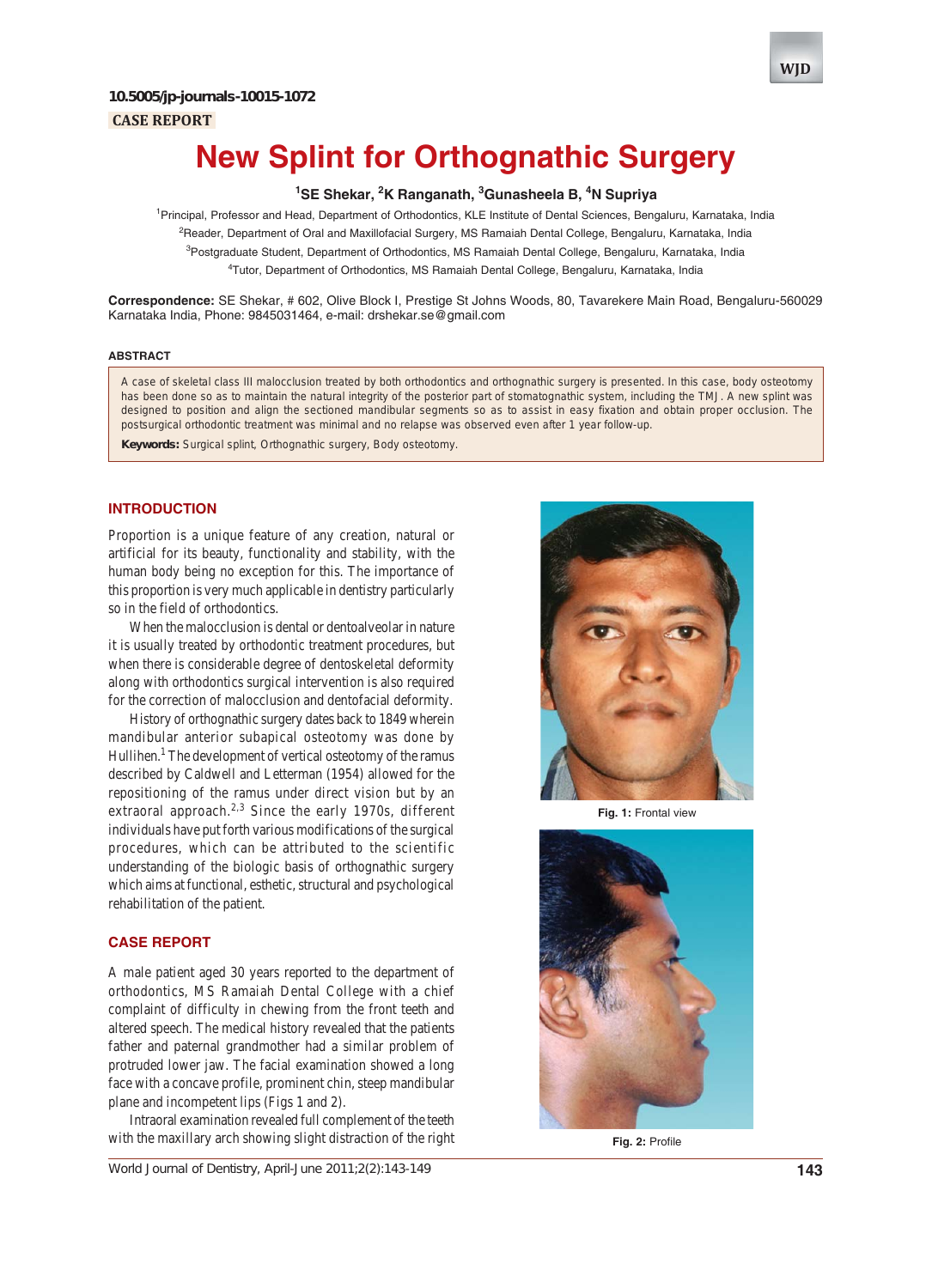*SE Shekar et al*



**Fig. 3:** Maxillary arch





**Fig. 4:** Mandibular arch



**Fig. 7:** In occlusion: Right



**Fig. 5:** In occlusion: Frontal

posterior segment and mild anterior crowding and proclination. The mandibular arch was wide with a U shape and a slight lingual contraction of the left posterior segment along with mild anterior crowding (Figs 3 and 4).

In occlusion 1st molars were in super class III relation bilaterally with an anterior crossbite having a reverse overjet of 8.5 mm and anterior openbite of 1 mm. Crossbite was present with respect to 13, 14, 15, 17; 44, 45, 46, 47, 48; and 22, 23 with 34 and 27 with 38. Mandibular midline was shifted to the right side by 4 mm (Figs 5 to 7).

The cephalometric analysis showed mild prognathism of the maxilla and a severe prognathic mandible and the effective length of the mandible was increased by 10 mm. The maxillary and mandibular incisors were proclined and the lower face height was increased by 4.4 mm (Fig. 8).

Burstone soft tissue analysis showed a concave profile with slight prognathic maxilla, severely prognathic mandible, acute nasolabial angle and severe lower lip protrusion. Mentolabial sulcus was shallow having a reduced lip length and increased chin height (Fig. 9).

The case was diagnosed as skeletal Class III malocclusion with proclination and crowding of upper anteriors, reverse overjet, anterior openbite and crossbite of 22, 23 with 34; 27 with 38; and 13,14,15,17 with 44, 45, 46, 48 and the mandibular midline was shifted to the right side by 4 mm.

#### **TREATMENT PLAN**

- The treatment was carried out in three phases:
- 1. Presurgical orthodontics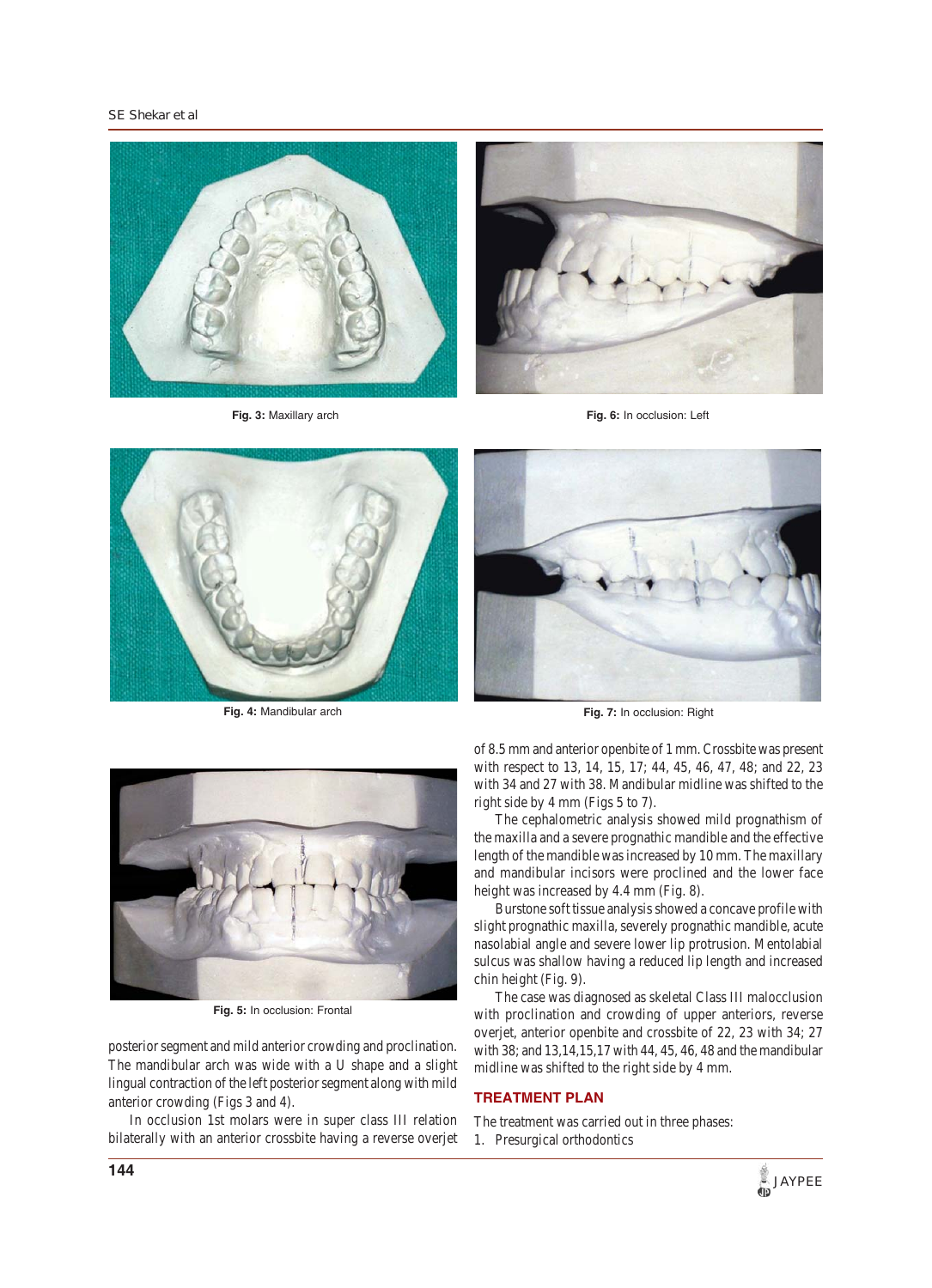#### *New Splint for Orthognathic Surgery*



S—Sella; N—Nasion; Or—Orbitale; A—Point A; B—Point B; Pog—Pogonion; Gn—Gnathion; Me—Menton; Go—Gonion; Ba—Basion

**Fig. 8:** Steiner's hard tissue cephalometric analysis



S—Sella; N—Nasion; G—Glabella; HP—Horizontal plane; C—Throat point; ANS—Anterior nasal spine; PNS—Posterior nasal spine; Or—Orbitale; Sn—Subnasale; Ls—Labrale superioris; Li—Labrale inferioris; Pog'—Soft tissue Pogonion; Gn'—Soft tissue Gnathion; Stm—Stomion

**Fig. 9:** Burstone soft tissue cephalometric analysis

- 2. Orthognathic surgery
- 3. Postsurgical orthodontics.

#### **Presurgical Orthodontics**

It was done to achieve individual dental arch alignment on the respective basal bone using MBT prescription of PEA



**Fig. 10:** End of phase I

technique. Mild expansion of the maxillary arch was done for the alignment of maxillary anteriors. In the lower arch 1st and 2nd molars were banded, proximal reduction was done to relieve the crowding and alignment of the teeth was done using the same technique. At the end of this phase overjet was 8.5 mm (Fig. 10).

At the end of 1st phase lateral cephalogram was taken and two sets of models were made. Cephalogram was traced and a template was made with hard drawing paper as per the morphology of the mandible, including the dentition. This template was moved distally gliding over the tracings of the maxillary teeth till the normal overjet and overbite was obtained. According to this, mandibular setback of 11 mm was required and mesiodistal width of the mandibular first molar was 11 mm, hence it was decided to go for a body osteotomy in the region of the first permanent molar instead of premolar region. The same was done on the template by cutting the 1st molar segment. Mild anticlockwise rotation of the mandible was required to correct the anterior open bite. Measurements of these sectioning were recorded (Figs 11 and 12).

### **Model Surgery**

The treatment plan was discussed with the oral surgeon and the surgical procedure was decided.

The maxillary and mandibular models were aligned in proper occlusion with the help of a thin wax bite registration. Occluded models were mounted on the semiadjustable articulator. During the mounting of the lower model, a flat modeling wax sheet was placed between the models and the plaster placed on the articulator for fixation. The models were placed in such a way that the occlusal planes were kept parallel to the floor. After the plaster base was set, the edges of the wax sheet were melted and fixed to the base. The position of the posterior segment of the lower model was permanently fixed to the base by a small amount of melted wax. After stabilizing the position of the lower model, the upper model was mounted on the articulator by keeping the models in the same occluded position. After mounting, vertical markings are made on the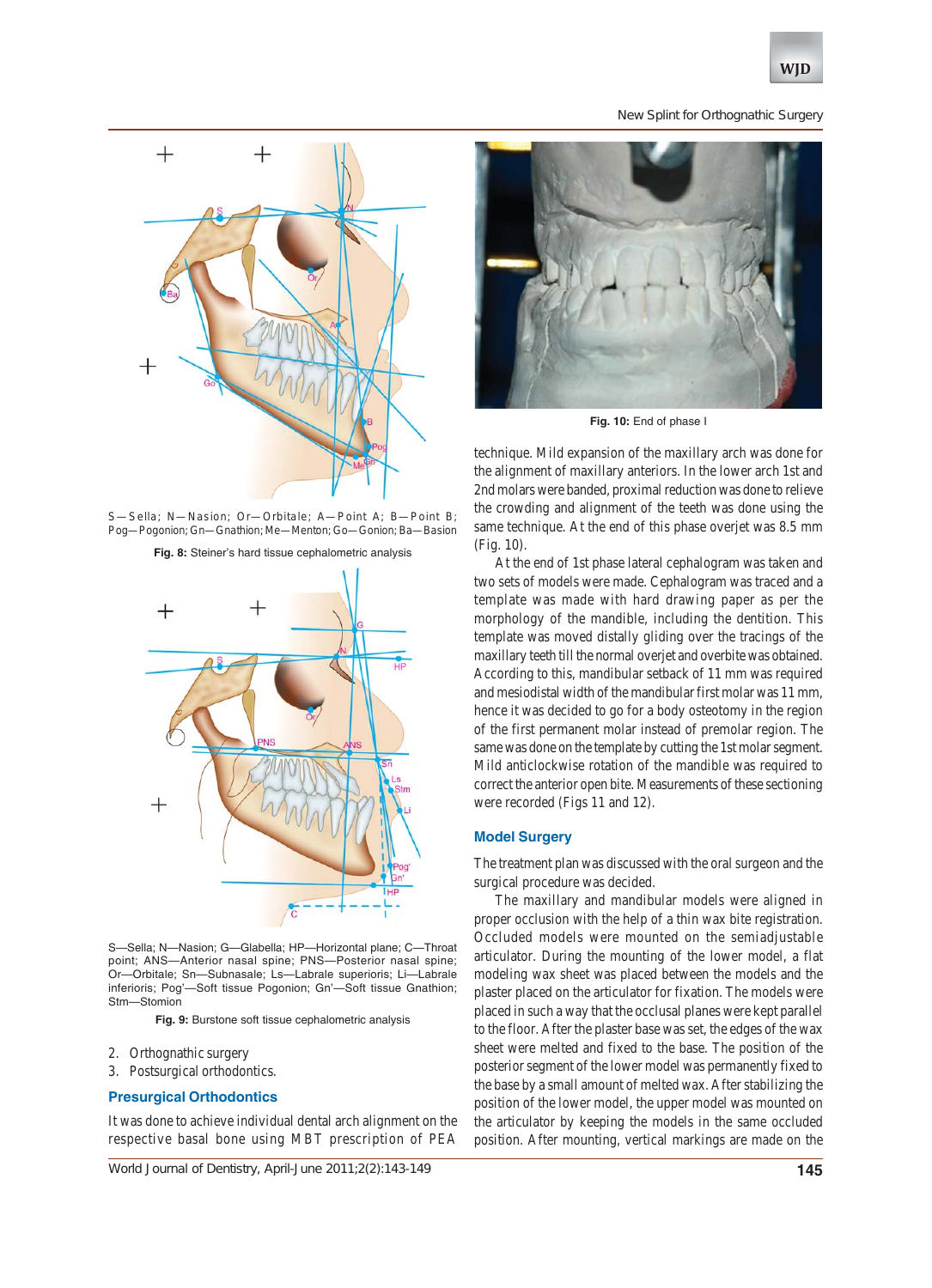

**Fig. 11:** Template marking



**Fig. 13:** Model marking



**Fig. 12:** Distal alignment of template

buccal aspect passing through mesiobuccal cusp of the maxillary 1st molar and the mandibular 1st molar to register their position. Two more vertical markings were made on the lower model, one on the mesial and one on the distal aspect of the 1st molars, as it was made on cephalometric template representing the line of sectioning of the model (Fig. 13). In the anterior region one more vertical marking was done which represents sectioning of the mandible in the median plane. Sectioning of the lower model was done as per markings using a fine saw. After separating the



**Figs 14A and B:** (A) Sectioning 1, (B) sectioning 2

1st molar segments, the remaining parts were aligned in relation to the maxillary arch so as to achieve proper overjet and overbite, and maximum intercuspation of maxillary and mandibular premolars. Mandibular segments were stabilized in this new position using sticky wax and modeling wax (Figs 14A to 15).

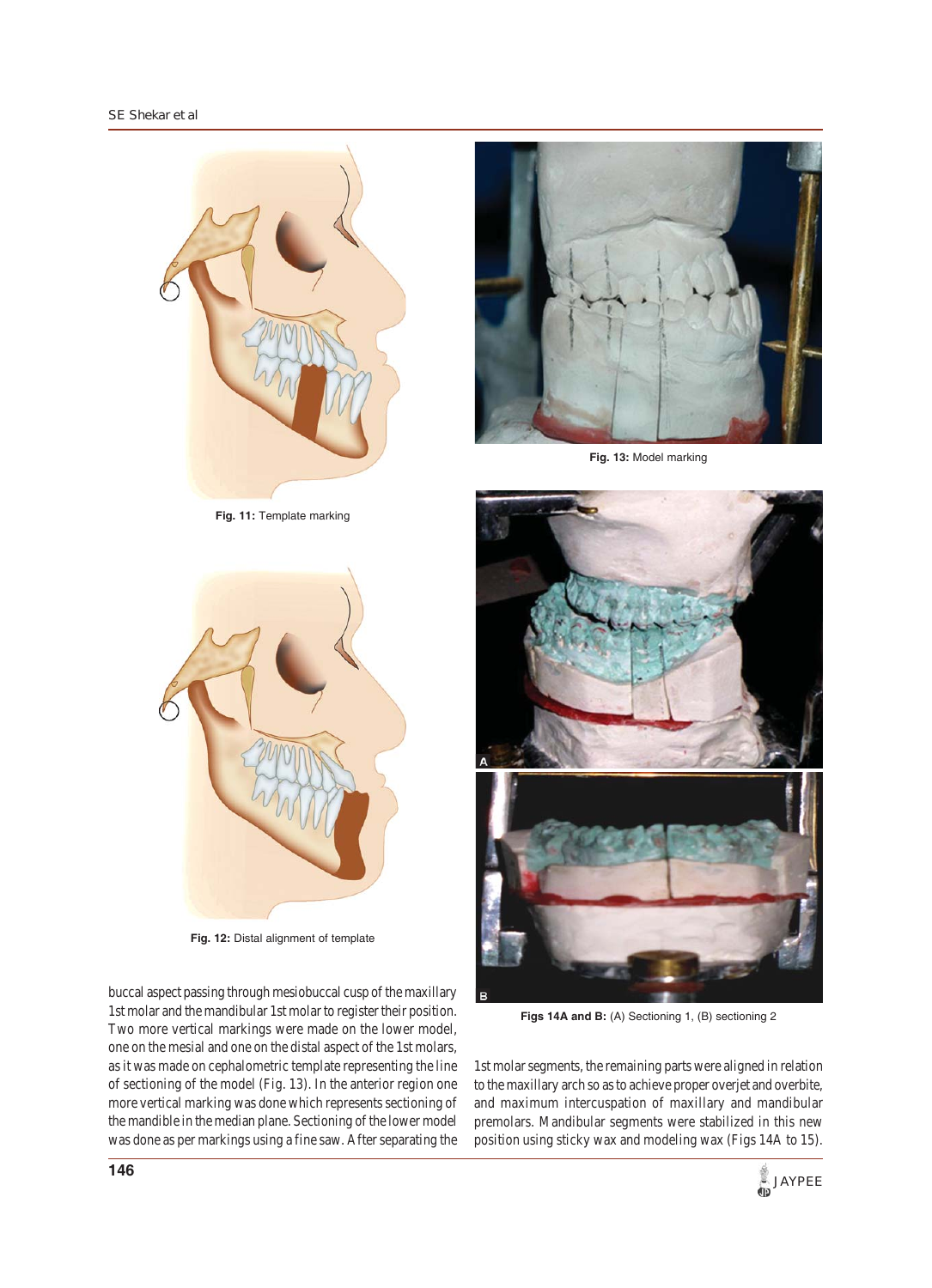

#### *New Splint for Orthognathic Surgery*



**Fig. 15:** Alignment of sectioned segments



**Fig. 16:** Splint in occlusion



**Fig. 17:** Dr Shekar's Surgical Splint

The splint was prepared using self cure acrylic. During the dough stage of setting, material of 2 to 3 mm thickness was placed over the arch and the maxillary model was brought down and held in position with light pressure. The acrylic was adapted on to the buccal and lingual aspect of the teeth using finger pressure and excess acrylic beyond the level of brackets and

*World Journal of Dentistry, April-June 2011;2(2):143-149* **147**



**Fig. 18:** Osteotomy cut

buccal tubes was removed. Small pieces of wire were placed in the acrylic before it sets on the buccal aspect in the region of molars, premolars and distal to canines to aid in intermaxillary fixation later. After polymerization, the acrylic splint was separated from the models and trimmed to remove proximal undercuts. Some amount of undercuts were retained to obtain proper positioning and alignment of the sectioned mandibular segments to the splint so as to achieve proper occlusion (Fig. 16).

*Trial fitting*: The splint was tried for its fitting on the maxillary arch whereas in lower arch one more working model was sectioned similar to that of model surgery and each segment was tried for its fitting to the splint. Splint was immersed in disinfectant solution until it was used (Fig. 17).

#### **Surgical Procedure**

The patient was taken up under general anesthesia with nasotracheal intubation. The splint was fixed to the maxillary arch using ligature wires. A standard bilateral mandibular osteotomy with extraction of the 1st permanent molars and an additional mid-symphyseal osteotomy between the central incisors was performed via an intraoral approach (Fig. 18). The continuity of the neurovascular bundle was maintained throughout the procedure. The osteotomized segments were reduced to the desired position with the help of a prefabricated acrylic splint and stabilized by intermaxillary fixation. The final fixation of the osteotomized segments was accomplished with 2.5 mm titanium miniplates.

The postoperative period was uneventful except for mild paresthesia of the inferior alveolar nerve which recovered over a period of 3 months.

# **Postsurgical Orthodontic**

Treatment was required to close mild spacing between 35, 37 and 45, 47. Four months after the surgery, fixed orthodontic appliance was removed and Hawleys retainers were delivered (Figs 19 and 20).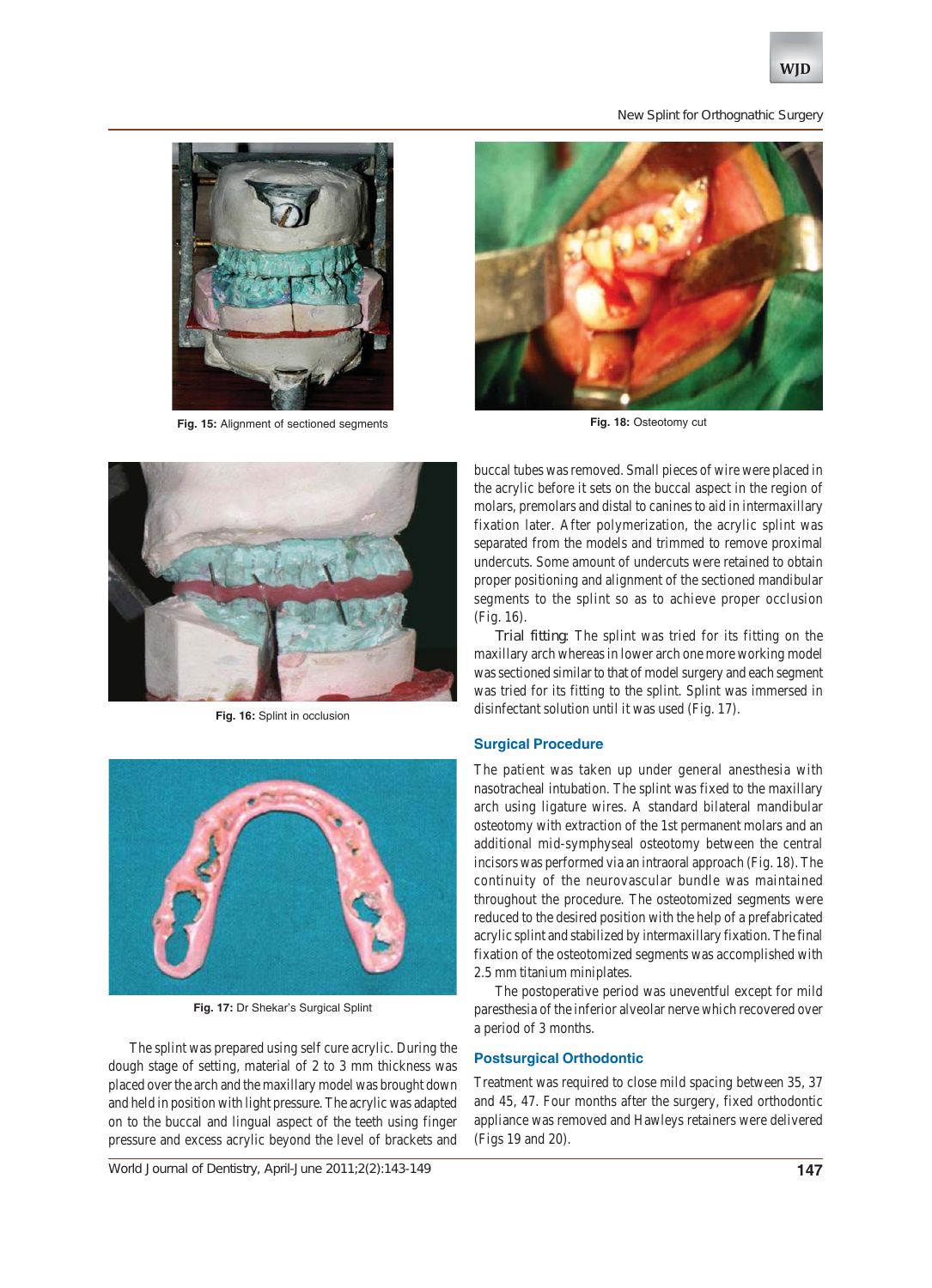#### *SE Shekar et al*



**Fig. 19:** Postoperative occlusion



Fig. 20: Post-treatment occlusion

#### **COMPOSITE ANALYSIS**

Super imposition of the pre- and post-treatment cephalograms showed that, significant decrease in the angles SNB from 94<sup>o</sup> to  $86^{\circ}$  was observed; Angle ANB improved from  $-8^{\circ}$  to  $+1^{\circ}$ . Other dentoalveolar values measurements remained almost the same (Figs 21 and 22).

Significant improvement in the esthetics was achieved (Figs 23 and 24).

#### **DISCUSSION**

A case of mandibular prognathism (skeletal class III) treated by orthodontics and orthognathic surgery has been presented. The diagnosis and treatment planning was done in two stages. In the 1st stage the individual arches were aligned on the respective dental bases. The diagnostic records were made once again to plan the surgical treatment in the 2nd stage. A similar approach has been advocated by Epkar and Fish.4

In the present case, body osteotomy of the mandible was considered since the defect was mainly in the body of the mandible and with this procedure the natural, anatomical, physiological and functional integrity of the posterior part of



| <b>Measurements</b> | Pre             | Post             |
|---------------------|-----------------|------------------|
| <b>SNA</b>          | $86^\circ$      | $87^\circ$       |
| <b>SNB</b>          | $94^\circ$      | $86^\circ$       |
| <b>ANB</b>          | $-8^\circ$      | $1^{\circ}$      |
| UI to NA            | $44^\circ$      | $40^{\circ}$     |
| UI to NA            | $10 \text{ mm}$ | $9 \, \text{mm}$ |
| LI to NB            | $26^{\circ}$    | $26^{\circ}$     |
| LI to NB            | 4 mm            | $5 \, \text{mm}$ |
| S LINE to UL        | $-3$ mm         | $-1$ mm          |
| S LINE to LL        | 4 mm            | $-1.5$ mm        |

**Fig. 22:** Composite analysis values



**Fig. 23:** Post-treatment frontal

the stomatognathic system is not affected in anyway. Hence, the probability of patients developing any occlusal or TMJ abnormalities are greatly reduced.